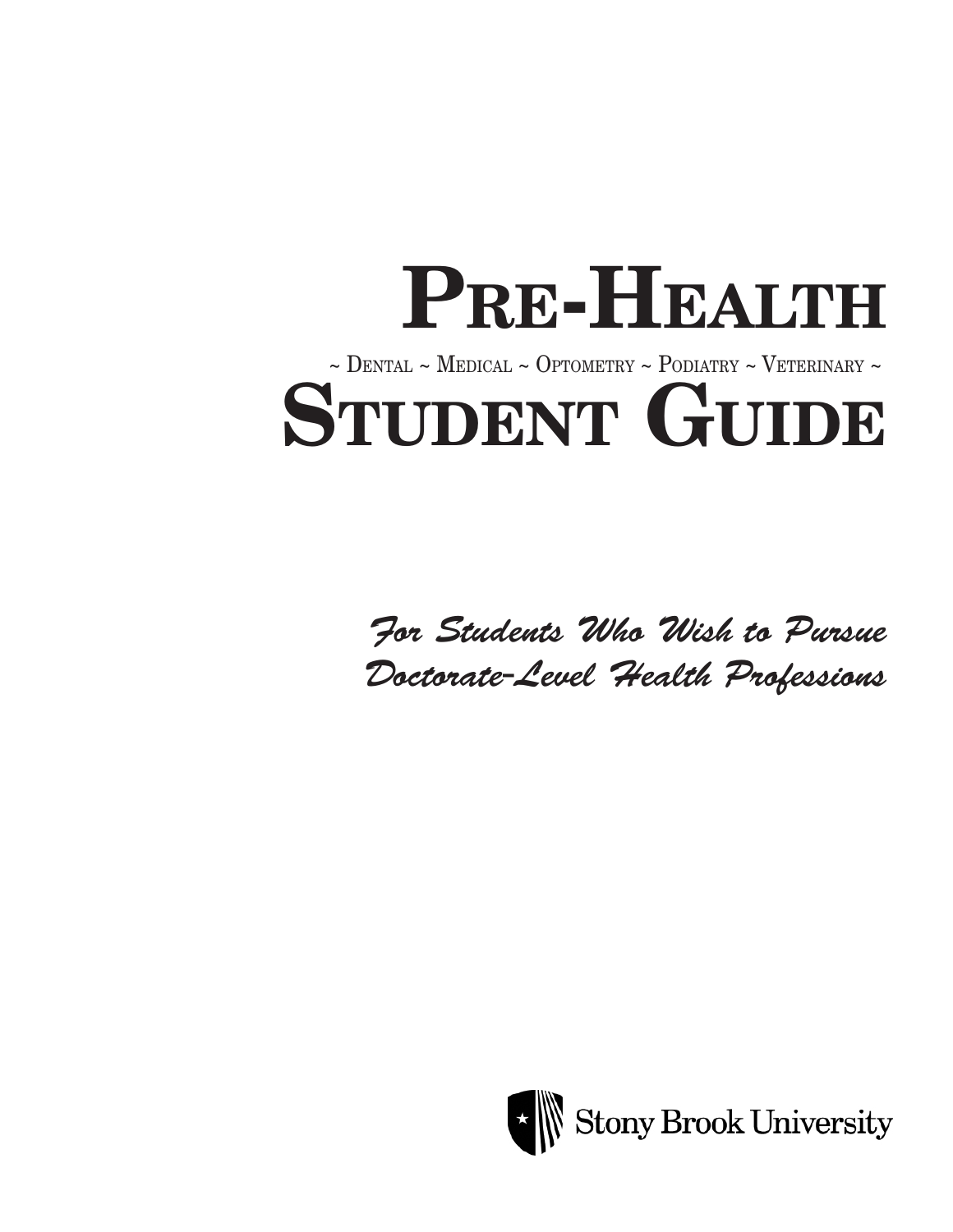*Pre-Health Advising*

#### Who is this booklet for?

This booklet is designed for those pre-health students who wish to apply to one of the doctorate- level health professions including dental, medical (allopathic (MD) and osteopathic (DO)), optometry, podiatry and veterinary schools.

#### Who are we?

Pre-Health Advisors Kelly Haller, Pre-Professional Advisor Jennifer Rodriguez, Pre-Professional Advisor Lakshmi Ramsoondar-Ahmad, Assistant Director, Pre-Professional Advising James Montren, Director, Pre-Professional Advising

Contact Information: Location: E-3310 Melville Library Phone: (631) 632-7080 Email: prehealth@stonybrook.edu Website: www.stonybrook.edu/prehealth

Advising Hours: For advising hours please visit our website: www.stonybrook.edu/prehealth

#### What do we do?

- Provide individual and group advising for students preparing for careers in the health professions (including advice on completing prerequisites, gaining health-related and research experiences, etc).
- Provide individual advising regarding the application process for the doctorate level health professions as well as hold Current Applicant Information Sessions.
- Represent the Faculty Committee on Health Professions who advise and evaluate all Stony Brook students/alumni who wish to apply to the doctorate level health professions schools (MD, DO, Dental, Veterinary, Podiatry, Optometry).
- Maintain files of letters of recommendation for students who plan to apply to a doctorate level health profession and assist in the preparation and dissemination of their Faculty Committee evaluations.

#### For Freshmen

If you are a freshman you should contact your Undergraduate College Advisor to discuss your prehealth plans.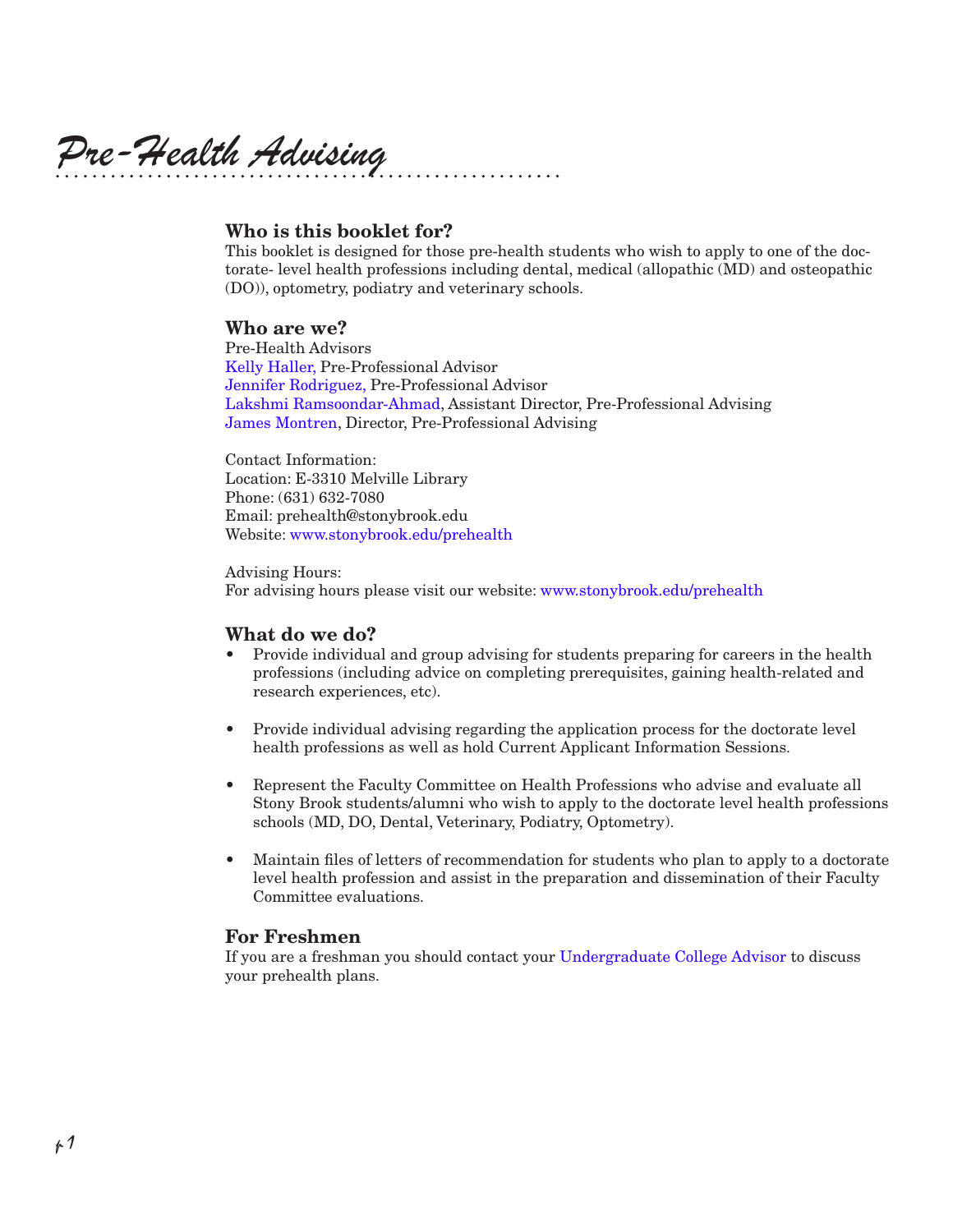*Health Professions*

If you are interested in the health professions you should be well informed about the requirements and characteristics of several career fields and plan your undergraduate curriculum to broaden your options. You should be realistic about your own abilities and have several alternatives in mind. If you are unsure about which health career interests you most, you are encouraged to speak with your advisor. Below you will find several different health-related programs.

#### Doctorate-Level Health Professions

- Allopathic Medicine (MD)\*
- Osteopathic Medicine (DO)
- Dental\*
- Optometry
- **Podiatry**
- **Veterinary**
- \* Programs offered at Stony Brook University

### Other Health Programs Offered at Stony Brook University

The list below only includes the programs offered at Stony Brook University but it is by no means the only health programs you can apply to. For more information regarding these programs visit: www.stonybrookmedicine.edu

Graduate Program in Public Health School of Health Technology & Management

- Clinical Lab Sciences (BS)
- • Health Care Policy & Management (MS)
- Health Science (BS)
- Occupational Therapy (BS/MS)
- Physical Therapy (DPT)
- Physician Assistant (MS)
- **Respiratory Care (BS)**

School of Social Welfare

Social Work (BS, MSW, MSW/JD, PhD)

School of Nursing

Nursing (BS, MS, DNP)

#### Explore Health Careers

For information on various health career options visit: www.explorehealthcareers.org

#### Recommended Courses:

ADV 201: Preparing for Medical School HAD 210: Intro to Clinical Lab Sciences : HAL 205: Intro to Athletic Training : HAS 190: Intro to the Health Professions • HAT 210: Intro to Respiratory Care HNI 290:

Intro to Nursing

HWC 210: Intro to Social Work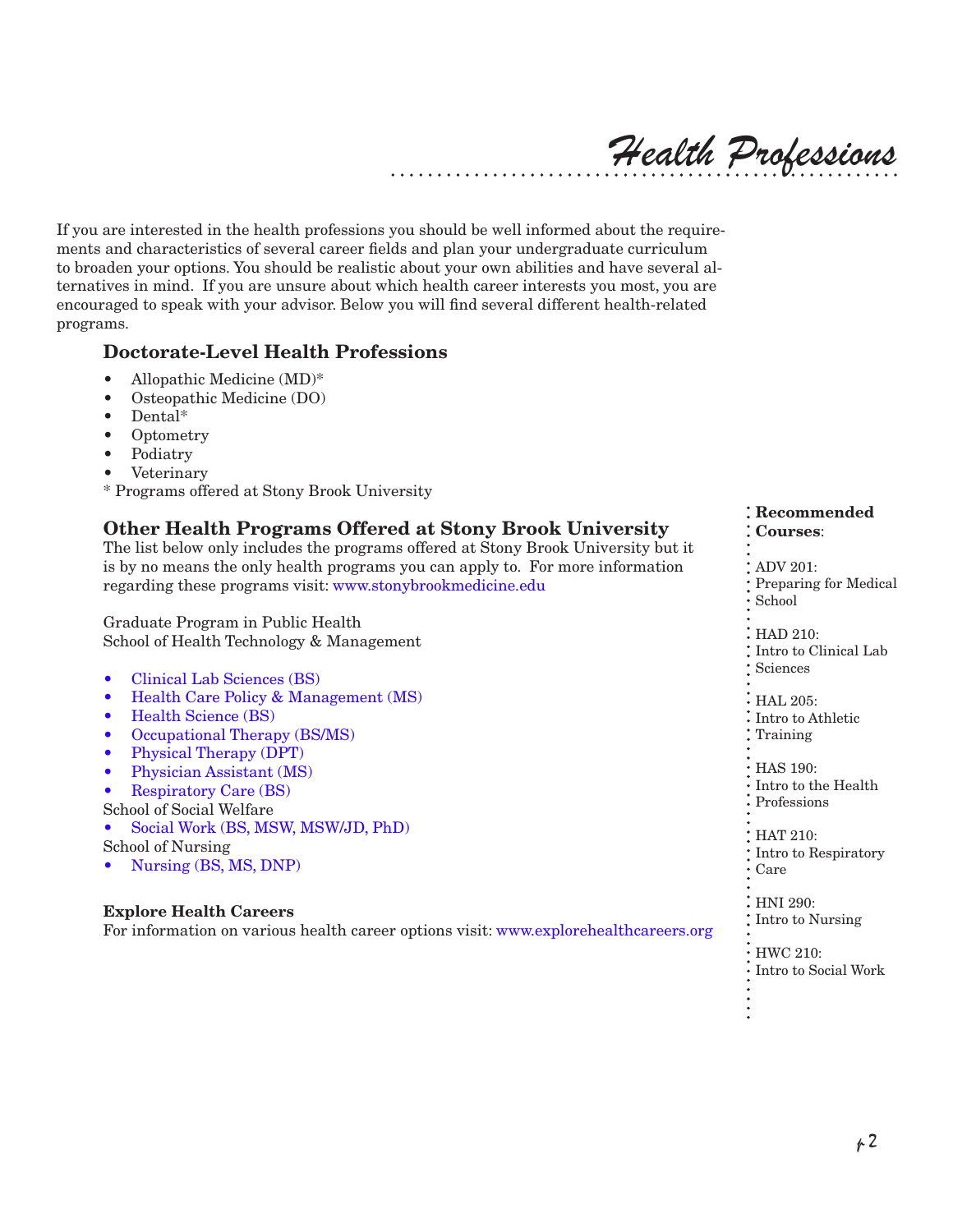*Planning Your Courses*

#### Picking a Major

There is no preferred major for undergraduates seeking entrance to the schools of doctoratelevel health professions. It is not necessary to major in a natural science. You should pursue the subject you enjoy and can perform well in.

#### Pre-Health Prerequisites

Schools of the doctorate-level health professions expect that applicants will have completed the courses on the following page with a letter grade of C or higher. The courses listed are those offered at Stony Brook University. Transfer equivalents that have been evaluated are equally appropriate. Some schools and/or health professions have additional requirements.

All pre-health prerequisites should be completed by the time you apply. If you plan on graduating in four years and entering a graduate health program immediately, the pre-health prerequisites need to be completed by the end of your junior (3rd) year.

#### G/P/NC and Withdrawal Options

It is important to discuss the G/P/NC and Withdrawal options for any class with an advisor before making that decision; however, this is especially important for the prehealth prerequisites. You should avoid a pattern of such remarks on your transcript. Professional schools may interpret this as indicating poor judgment, bad planning, or the inability to finish what you begin.

#### When and Where?

Pre-health students take science courses for three reasons:

- 1. Health professions schools have science prerequisites,
- 2. Students need to show that they are academically strong in order to be competitive applicants
- 3. Students need scientific knowledge in their profession.

Keep all three of these points in mind when considering summer courses. Even though students might seek to "get prerequisites out of the way" in summer, schools might not be impressed by summer work - especially in the case of a student whose performance in science courses is weak during the academic year. For students who already have a good track record in science and mathematics courses, summer coursework can be a useful tool. A student who has a 3.5 or above grade point average and no grades below a B in science or math is a good candidate for summer coursework. Students who have not achieved this level of academic performance and students who wish to apply to selective graduate programs should consult with their pre-health advisor regarding summer courses and strategies to build a strong application.

All courses required should be taken at a four-year institution, not a community college. Transfer students who have taken pre-health requirements at a community college should have those courses evaluated, but once they are enrolled at a four-year institution they are encouraged to complete their remaining pre-health requirements there.

#### Maintaining and Balancing Your Schedule

There are no substitutes for good grades. Anything which impairs your ability to earn good grades in challenging courses may ultimately cost you in terms of time and lost opportunities. Take on courses and experiences that you enjoy but that will also result in success.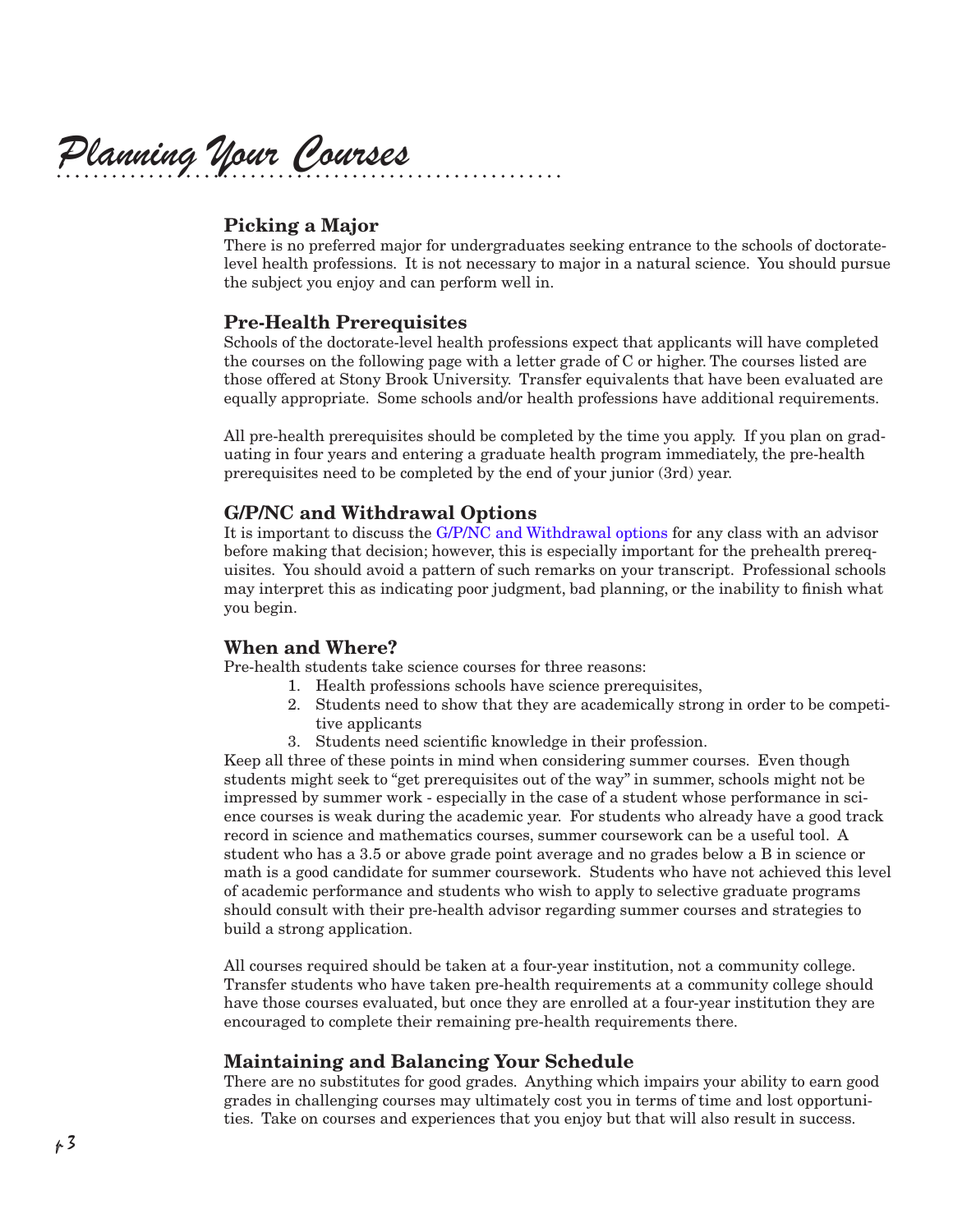*Pre-Health Prerequisites*

Dental ~ Medical ~ Optometry ~ Podiatry ~ Veterinary

# One Year of English

WRT 102 fulfills half of this requirement (as well as completion of your DEC A writing requirement). Students often choose one class from EGL 191, EGL 192, EGL 193, WRT 301, WRT 302 or WRT 303 to fulfill the other half, but many English literature or Writing courses are equally appropriate. AP credits are not applicable. Speak to an advisor for more information.

#### One Year of College Mathematics

Must include at least one semester of calculus. AP credits may be applicable. Speak to an advisor for more information. Option 1: MAT 123 & MAT 125 \* Additional courses may be required for some graduate health programs. Option 2: MAT 125 & MAT 126 Statistics is one of these recommended/required courses. Option 3: MAT 131 & MAT 132 AMS equivalents are also acceptable. Option 4: MAT 141 & MAT 142

### One Year of General Chemistry & Lab

Many students with AP credit for Chemistry will take the CHE 152/ CHE 143 advanced sequence. Speak to an advisor for more information.

Option 1: CHE 129/130 & CHE133 (lab) & CHE 132/CHE 134 (lab) Option 2: CHE 131/CHE 133 (lab) & CHE 132/CHE 134 (lab)

Option 3: CHE 131 (ALEKS) & CHE 152/CHE 154 (lab)

#### One Year of Biology & Lab

Two semesters of lecture and the accompanying lab courses; usually BIO 202, BIO 203, BIO 204 (lab), & BIO 205 (lab) or BIO 207 (lab). Students with a 4 or a 5 on the AP examination receive credit and are still expected to complete the above listed courses and labs.

#### One Year of Organic Chemistry & Lab

Option 1: CHE 321, CHE 322 & CHE 327 (lab) Option 2: CHE 331, CHE 332 & CHE 383(lab) or CHE 327 (lab)

#### One Year of Physics & Lab

Option 1: PHY 121 & PHY 122 (lab included) Option 2: PHY 125, PHY 126, PHY 127, PHY 133 (lab), PHY 134 (lab) Option 3: PHY 131, PHY 133 (lab) & PHY 132, PHY 134 (lab)

#### One Semester of Biochemistry

BIO 361: Biochemistry I (Required for Stony Brook School of Medicine and Dental Medicine. Also required by a growing number of graduate health profession schools.)

#### Strongly Recommended for MCAT

SOC 105: Introduction to Sociology\* PSY 103: Introduction to Psycology\*

\*Additional/other courses in psycology or sociology can also be helpful on the MCAT

# Additional Information Additional Coursework

Veterinary schools often require 1 semester of microbiology with lab & biochemistry. Students should have two 10 week field experiences: one with large animals and one with small animals.

Optometry schools generally require 1 semester of statistics & 1 of psychology. Some desire 1 semester of abnormal psychology. 

Taking advanced science coures can be beneficial to your knowledge and application. Consider taking some of the following courses, only if you are confident you can do well.

- BIO 310: Cell Biology
- BIO 314: Cancer Biology<br>• BIO 315: Microbiology
- BIO 315: Microbiology
- • BIO 320: Genetics
- BIO 328: Mammalian Physiology
- • ANP: 300: Human Anatomy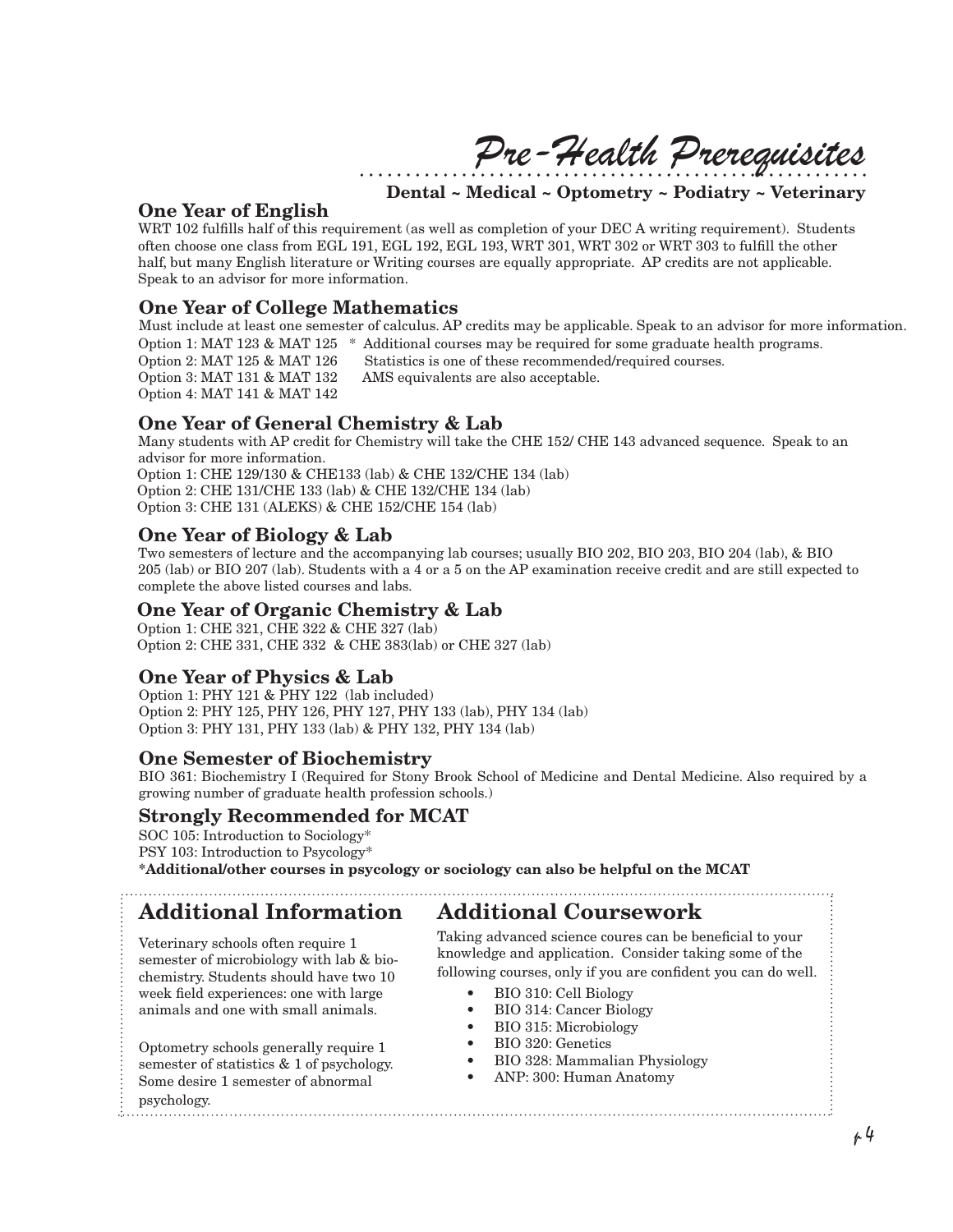# Checklist



# Referrals

Biology Department G-05 CMM/BLL Phone: (631) 632-8530 Fax: (631) 632-1347 http://www.stonybrook.edu/ugbiology

Career Center W0550 Melville Library (631) 632-6810 Fax: (631) 632-9146 http://www.career.sunysb.edu/

Academic Success & Tutoring Various Tutoring Services http://www.stonybrook.edu/tutoring

Health Science Major Health Sciences Center, Level 2, Room 400 Phone: (631) 444-6349 Fax: (631) 444-7621  $\upmu$  5 http://www.hsc.stonybrook.edu/shtm/index.cfm

Psychology Department Psych B Rm 117 Phone: (631) 632-7812 Fax: (631) 632-7876 http://www.psychology.sunysb.edu/psychology/

Academic & Transfer Advising Services E2360 Melville Library (631) 632-7082, option 2 Fax: (631) 632-1197 http://www.stonybrook.edu/advising

URECA- Research N3070 Melville Library Phone: (631) 632-4378 Fax: (631) 632-4525 http://www.stonybrook.edu/ureca/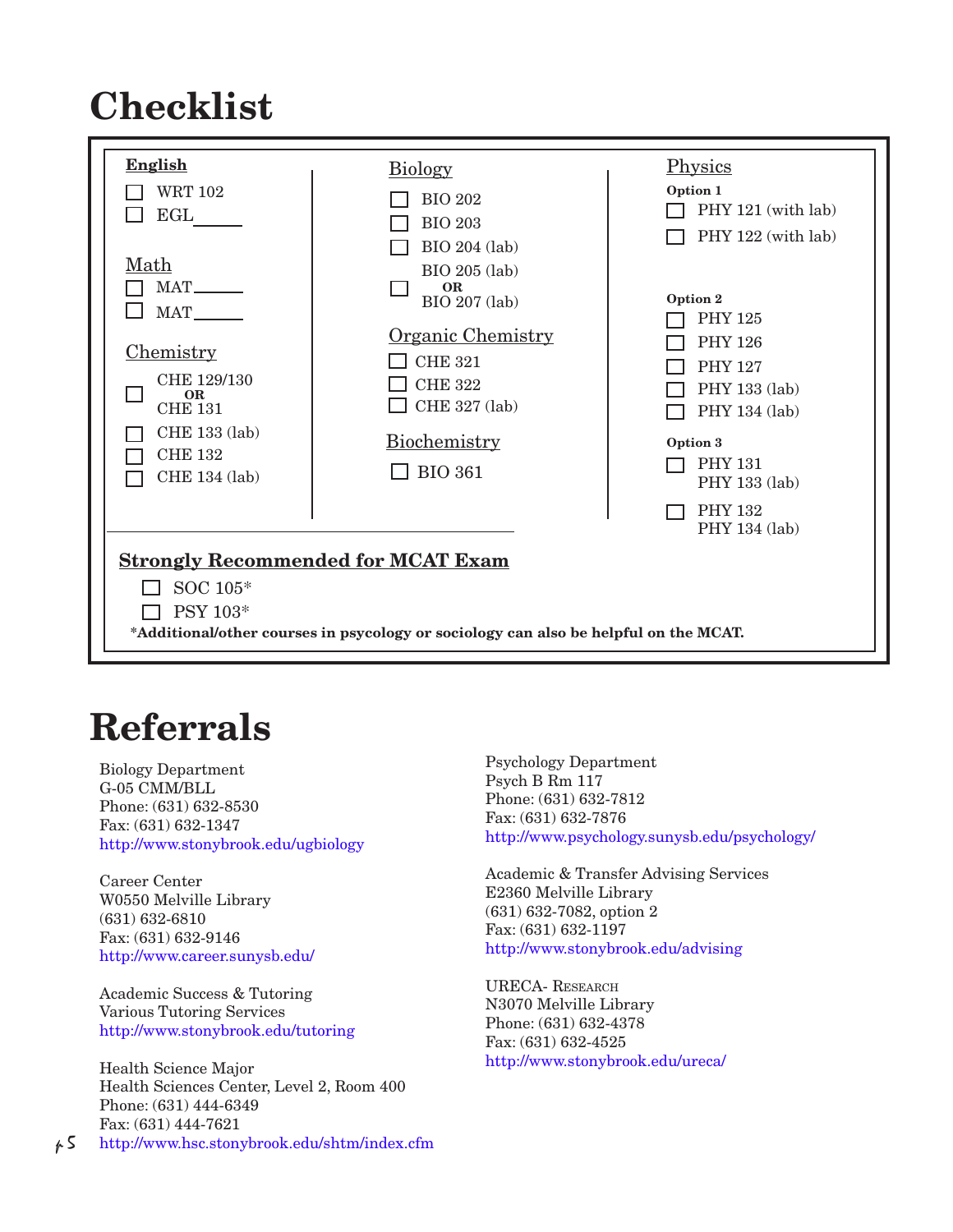| Fall 20_    | Winter 20____                                                                              | Spring 20     | Summer I 20                                                                      | Summer II 20                                                                      |
|-------------|--------------------------------------------------------------------------------------------|---------------|----------------------------------------------------------------------------------|-----------------------------------------------------------------------------------|
|             | <b>Please Note:</b><br><b>Students are limited</b><br>to 4 credits in a winter<br>session. |               | Please Note:<br>Students are<br>limited to 9 credits<br>in a Summer<br>Session I | Please Note:<br>Students are<br>limited to 9 credits<br>in a Summer<br>Session II |
| Fall 20     | Winter 20                                                                                  | Spring 20___  | Summer I 20__                                                                    | Summer II 20                                                                      |
|             | <b>Please Note:</b><br><b>Students are limited</b><br>to 4 credits in a winter<br>session. |               | Please Note:<br>Students are<br>limited to 9 credits<br>in a Summer<br>Session I | Please Note:<br>Students are<br>limited to 9 credits<br>in a Summer<br>Session II |
| Fall 20____ | Winter 20____                                                                              | Spring 20___  | Summer I 20__                                                                    | Summer II 20_                                                                     |
|             | <b>Please Note:</b><br><b>Students are limited</b><br>to 4 credits in a winter<br>session. |               | Please Note:<br>Students are<br>limited to 9 credits<br>in a Summer<br>Session I | Please Note:<br>Students are<br>limited to 9 credits<br>in a Summer<br>Session II |
| Fall 20____ | Winter 20                                                                                  | Spring 20____ | Summer I 20__                                                                    | Summer II 20                                                                      |
|             | <b>Please Note:</b><br><b>Students are limited</b><br>to 4 credits in a winter<br>session. |               | Please Note:<br>Students are<br>limited to 9 credits<br>in a Summer<br>Session I | Please Note:<br>Students are<br>limited to 9 credits<br>in a Summer<br>Session II |
| Fall 20     | Winter 20____                                                                              | Spring 20___  | Summer I 20__                                                                    | Summer II 20__                                                                    |
|             | <b>Please Note:</b><br><b>Students are limited</b><br>to 4 credits in a winter<br>session. |               | Please Note:<br>Students are<br>limited to 9 credits<br>in a Summer<br>Session I | Please Note:<br>Students are<br>limited to 9 credits<br>in a Summer<br>Session II |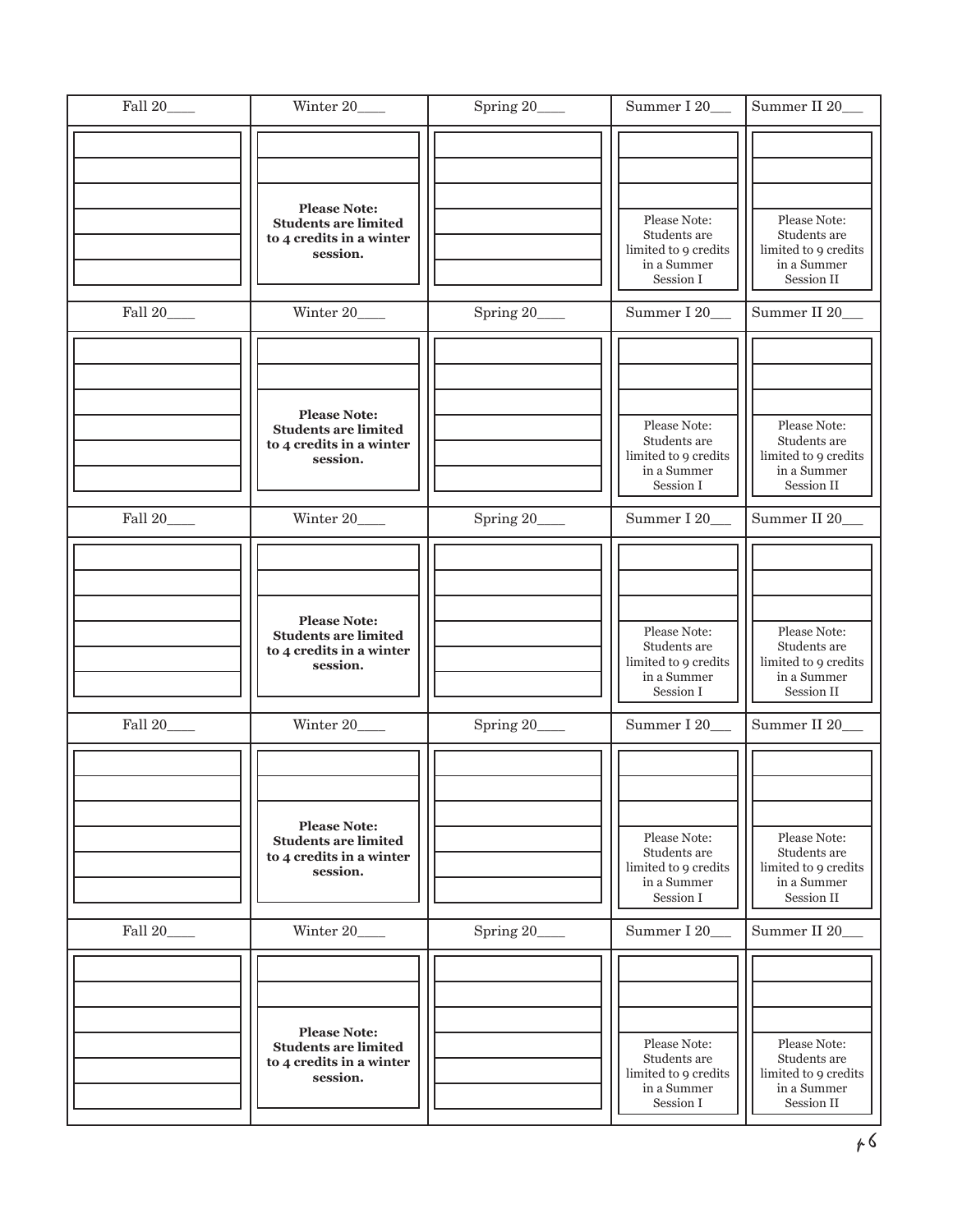*Health-Related Experience*

When you are competing for a seat at a rigorous school of the health professions, you need more than good grades and "book knowledge" about the career that interests you. You need some first-hand experience of what the field of healthcare is like. Getting health-related experience is your evidence to the admissions committee that you are motivated, caring, compassionate, and sure of your career goal. Your experience can come in a number of ways but should include some patient interaction. It is best to think of your health-related experience in terms of semesters and years. The length of time you spend gaining health-related experience is a sign of your dedication.

#### Volunteering

Volunteers are always needed and hospitals will try to place you in a setting that will be mutually beneficial. If necessary, call or visit several facilities to find the one that best meets your needs. There are also other ways, outside the hospital, that you can help the community. For more information on volunteering please visit:

- • Pre-Health: http://www.stonybrook.edu/prehealth
- • Career Center: http://www.stonybrook/career
- • Stony Brook University Medical Center: http://www.stonybrookmedicine.edu/volunteer

#### Shadowing

You can shadow a doctor to see what a typical day is like for them. Start with your own doctor and ask for referrals of other doctors who may allow you to shadow them as well. Exposure to a broad range of opportunities is important; if you choose to shadow a health-care professional, it should be considered only one of your many experiences.

#### Stony Brook University Opportunities

- Academic Associates
- Geriatric Internship Program
- AIDS Peer Education Program
- **Blood Bank**
- C-CERT: Campus Community Emergency Response Team
- Center for Prevention & Outreach Peer Education Groups: CHILL, CHOICE, Swallow This
- Long Island State Veterans Home @ Stony Brook University
- SBVAC: Stony Brook Volunteer Ambulance Corps

#### Response Suicide Prevention Hotline

http://www.responsehotline.org/

#### Other Health Related Experience

You can also get paid for getting health-related experience. Some students work as residential support counselors at places like the Long Island Head Injury Association, DDI (Developmental Disabilities Institute), the Maryhaven Center of Hope, etc.

It is a good idea to get involved with some clubs and organizations on campus that interest you aswell.

AED Honor Society MAPS Minorities in Medicine Pre-Dental Society Pre-Med Society Pre-Nursing Society Pre-Physcian Assistant Club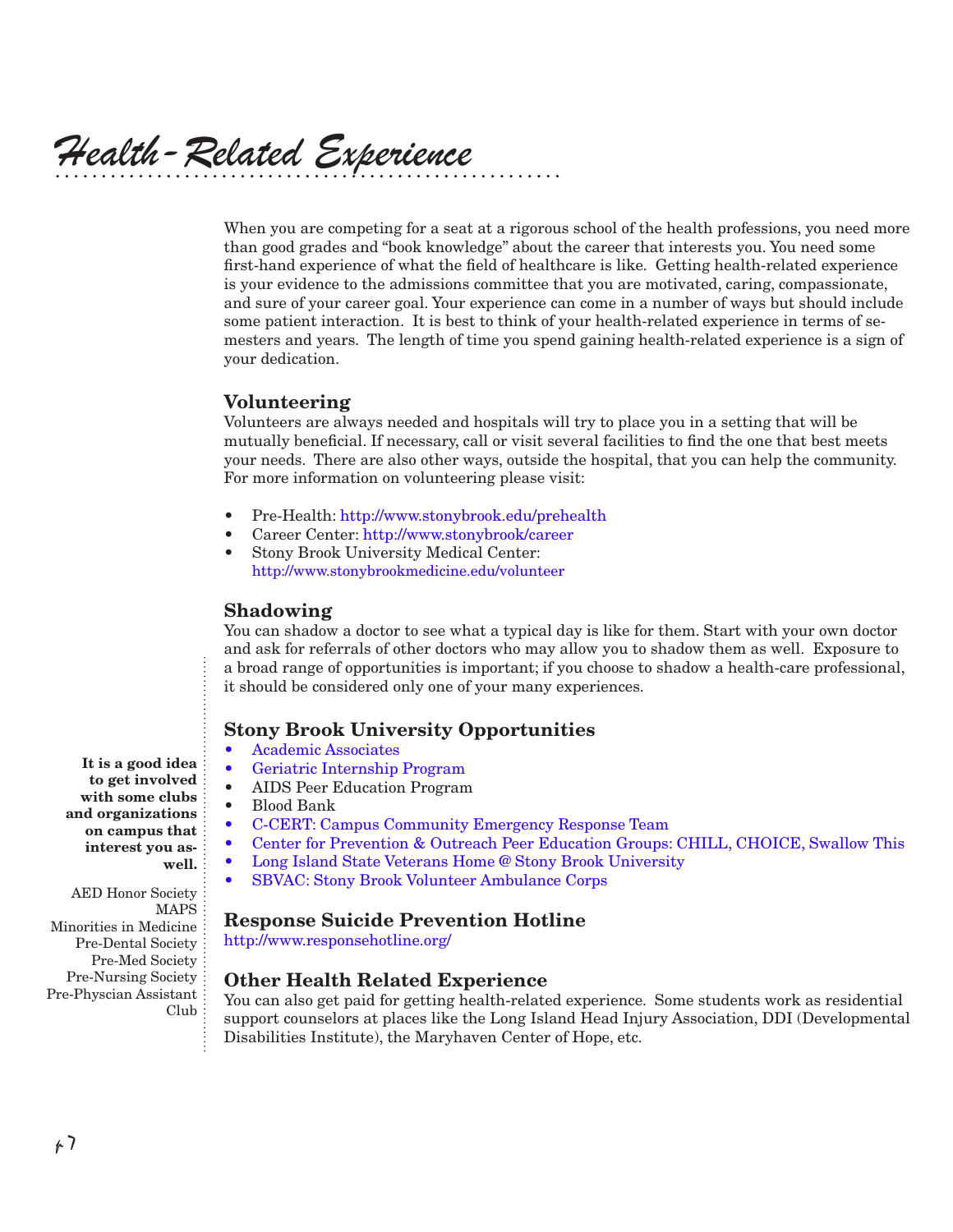### Is Research Required?

Many prehealth students, especially premeds, ask the question, "Do I need to do research to be a competitive applicant?"

- If you want to have a career in medical research, you absolutely, positively should do some research, and get letters of recommendation from your research supervisors.
- If you want to be a practitioner, a healer, a clinician, and have no desire to do research, then research is not necessary.

However, if you can fit some research experience into your schedule, it is an extremely good idea, especially if you would like to get into an MD program in the United States.

- More and more applicants to medical school report some sort of research experience
- • Research experience can help you highlight your formidable intellectual skills
- Research--if you like it--might help make you a more interesting applicant
- Perhaps you would be able to get a very good letter of recommendation from your research supervisor

#### Resources

If you have made the decision to do research, you have a good number of resources to help you find the experience that is right for you. You can find out about research opportunities at:

- Pre-health: http://www.stonybrook.edu/prehealth
- URECA (Undergraduate Research and Creative Activities): http://www.stonybrook.edu/ureca
- • Brookhaven Laboratory: http://www.stonybrook.edu/bnl/
- • Cold Spring Harbor Laboratory: http://www.cshl.edu/

Please remember that regardless of whether you want to be a dual degree (MD/PhD) medical researcher or a practitioner who conducts no research at all, it is important to have healthrelated experience. But above all, remember that strong academics are a basic and first priority for which there is no substitute. You want to make the most of your education by studying hard, mastering your material, and learning the reasoning skills that you need to be a life-long learner and problem solver.

URECA Contact Info N3070 Melville Library Phone: (631) 632-4378 Fax: (631) 632-4525

Did you know that research can be done in every major?? It does not need to be in the natural sciences.

*Research Experience*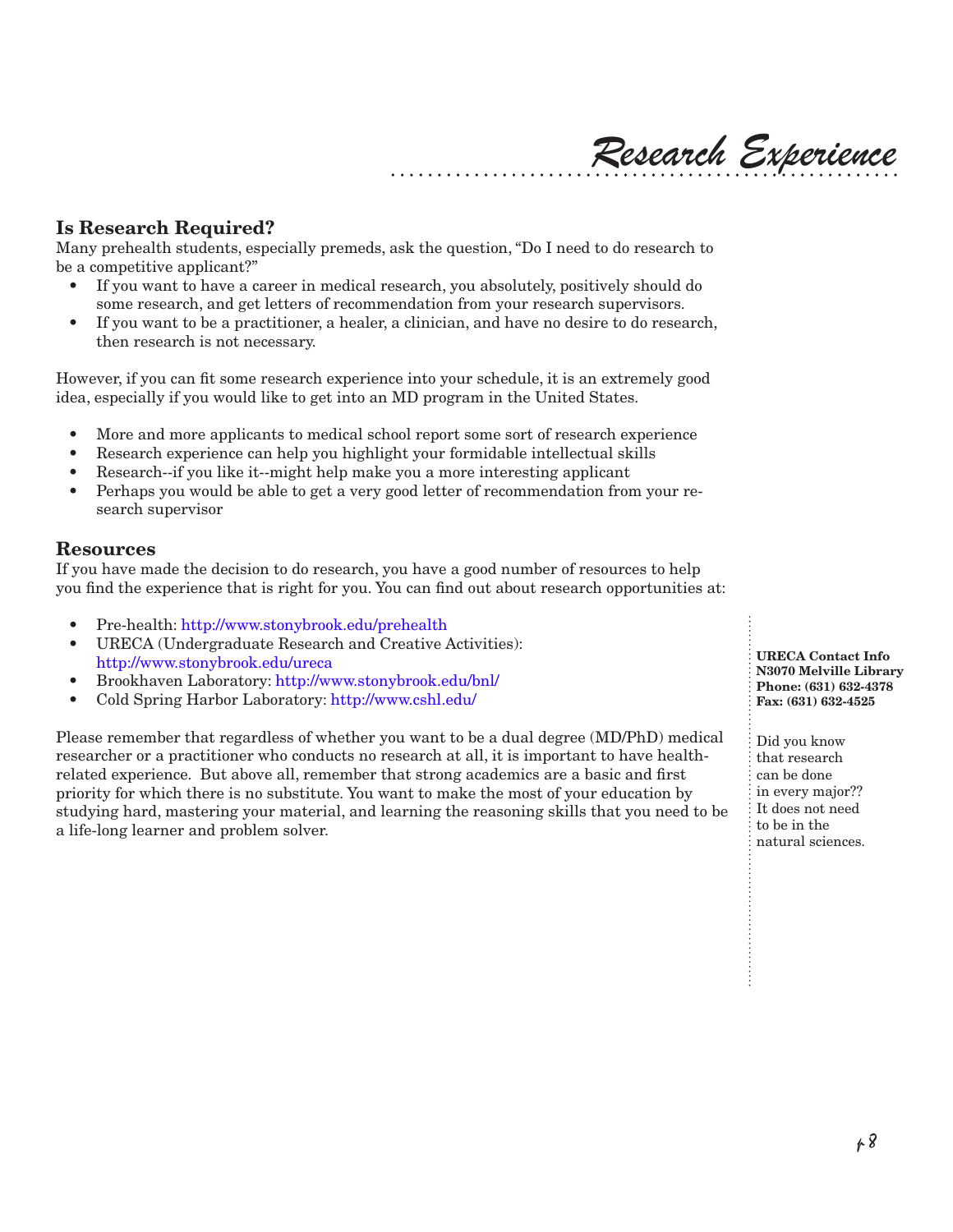# *Applicant Information*

Applicants traditionally apply during the summer after their junior year. Students should have completed the prerequisites listed on page 4 by this time. However, many students will wait until after their senior year. You are encouraged to discuss your plan with an advisor.

#### The Faculty Committee on Health Professions

Stony Brook University has a faculty committee which will evaluate any student applying to medical, dental, optometry, podiatry, or veterinary school and write a Committee Letter Evaluation on their behalf. This committee is made up of a variety of faculty members throughout Stony Brook University.

#### Committee Letter Evaluation

The Committee Letter Evaluation is prepared on the basis of an interview; an Autobiographical Packet that asks for a personal statement and details about the student's undergraduate courses and activities; a minimum of three letters of recommendations, admission test scores and transcripts from all colleges attended. This letter is typically written in the year prior to the student's planned acceptance (most often at the end of the junior year). Students should stop by the Pre-Professional Advising office for more information regarding the committee letter.

#### Letters of Recommendation

Letters of recommendation are an important part of the application process. Students are encouraged to ask for letters as soon as possible. You can start asking for letters now and we will keep them on file for you until you are ready to apply. Students should begin in the freshman year to request evaluations from their instructors, using the recommendation forms available on the pre-health website: http://www.stonybrook.edu/prehealth

\*\*Please Note

If you are beginning to accumulate letters of recommendation for your application to colleges of medicine, dentistry, optometry, podiatry, or veterinary medicine, these letters cannot be used for applying to other programs. They can be sent to graduate schools of the health professions only.

Always remember to ask for letters well ahead of deadlines. It is courteous to give the recommender at least three weeks to complete and mail the letter to the Pre-Professional Advising office and to provide them with a copy of your resume and a stamped envelope.

#### Who should you ask for letters?

The most basic and important thing that you can do is to get to know some of your professors. The best opportunity you have for accomplishing this task is your professors' office hours.

List of potential recommendation writers:

- a professor in your major department
- a professor for a large prehealth course (preferably 2)
- a professor who has supervised research that you worked on (Keep in mind that if you are interested in an MD/PhD program, you should get two or more research letters.)
- a professor who taught you a humanities or literature course
- a professor from a course that you just plain enjoyed and did well in (at schools you transferred from too!)
- • doctors, dentists, optometrists, veterinarians and other health care professionals

Committee Letter Packet Your Committee Letter Packet includes your Committee Letter Evaluation and at least 3 letters of recommendation you have on file with our office.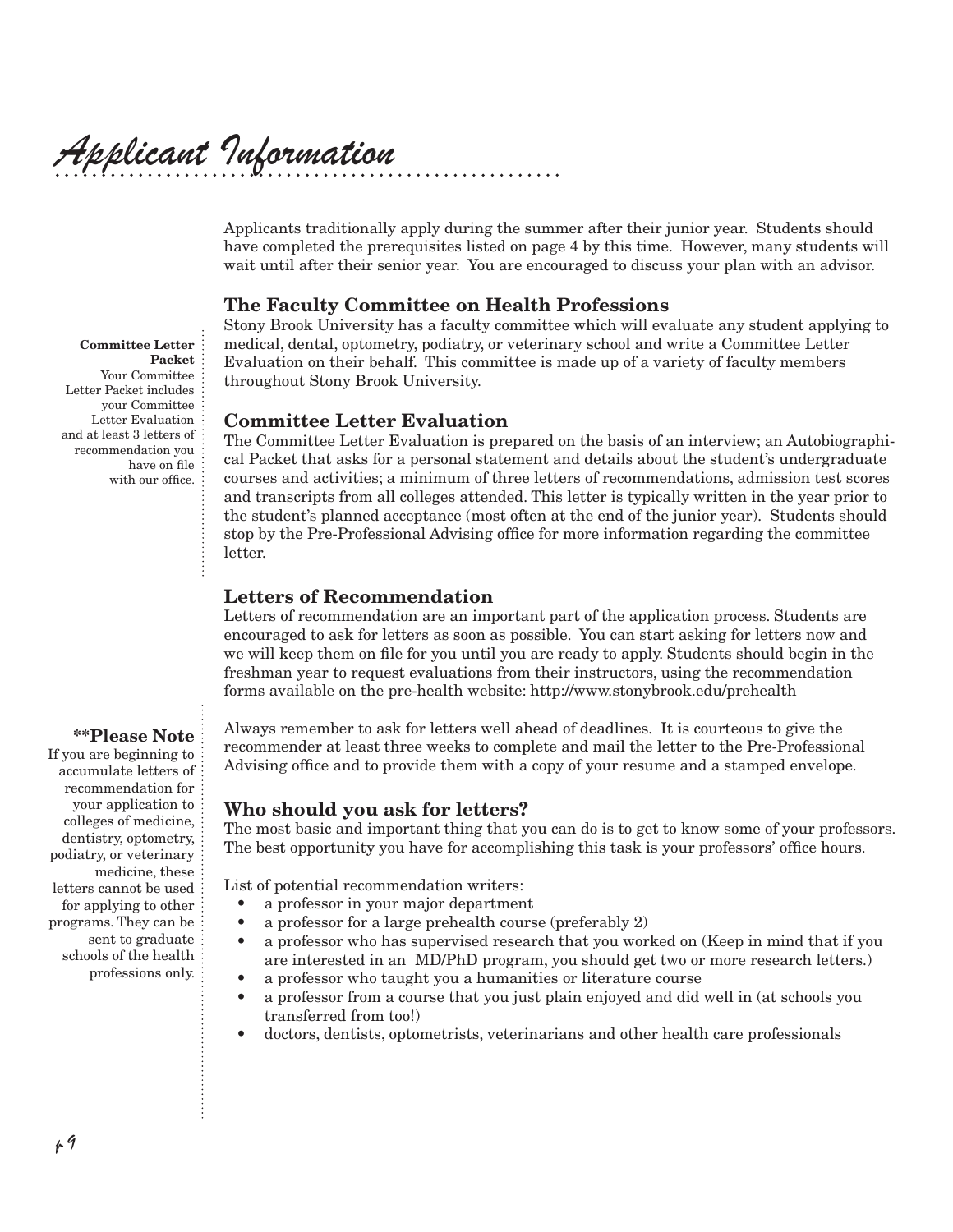#### Entrance Examinations

You should try to take your admissions test (DAT, GRE, MCAT, OAT) in the spring or summer. Some students choose to take the test later because they hope that they will get a higher score with more study time. A high score is important, but you should remember your application deadlines!

- DAT- Dental Admission Test: All US Dental schools require this exam. You will need to have completed biology, general chemistry and organic chemistry. This test is administered year round.
- GRE- Graduate Record Examination: You may need to take this test if you are applying to Podiatry or Veterinary Schools. This test will measure verbal reasoning, quantitative reasoning, critical thinking and analytical writing and it is not related to a specific area of study. (You do not have to complete your Pre-Health prerequisites to sit for this exam.) This test is administered year round.
- MCAT- Medical College Admission Test: All US medical schools require this exam. You will need to have completed all of your Pre-Health prerequisites before sitting for the exam. Most of the exams take place between April and September, however, there are a few test dates in January and March.
- **OAT- Optometry Admission Test: All Optometry schools require this exam. You will** need to have completed all of your Pre-Health prerequisites before sitting for this exam. This test is administered year round.

#### Test Prep

There are a variety of companies that offer test prep including Kaplan and Princeton. Many of them offer discounts to Stony Brook Students.



#### **Websites**

#### MD Allopathic Schools:

AAMC: Association of American Medical Colleges http://www.aamc.org/students

#### DO Osteopathic Schools:

AACOM: American Association of Colleges of Osteopathic Medicine http://www.aacom.org

#### Dental Schools:

ADEA: American Dental Education Association http://www.adea.org

#### Podiatry Schools:

• AACPM: American Association of Colleges of Podiatric Medicine http://www.aacpm.org/

#### Optometry Schools:

ASCO: Association of Schools and Colleges of Optometry http://www.opted.org

#### Veterinary Schools:

• AAVMC: Association of American Veterinary Medical Colleges http://www.aavmc.org/

#### The Student Doctor Network

• http://www.studentdoctor.net/

#### Explore Health Careers

• www.explorehealthcareers.org

## GPA Calculator

Pre-Professional Advising http://www.stonybrook.edu/prehealth Click on GPA Calculator

# Books

- **MSAR: Medical School Admission** Requirements Guide
- • Osteopathic Medical School Information Book
- ADEA Official Guide to Dental Schools
- **VMSAR: Veterinary Medical School** Admission Requirements

# Additional Books

- • Essays that will get you into Medical **School**
- Med School Confidential
- The Medical School Interview